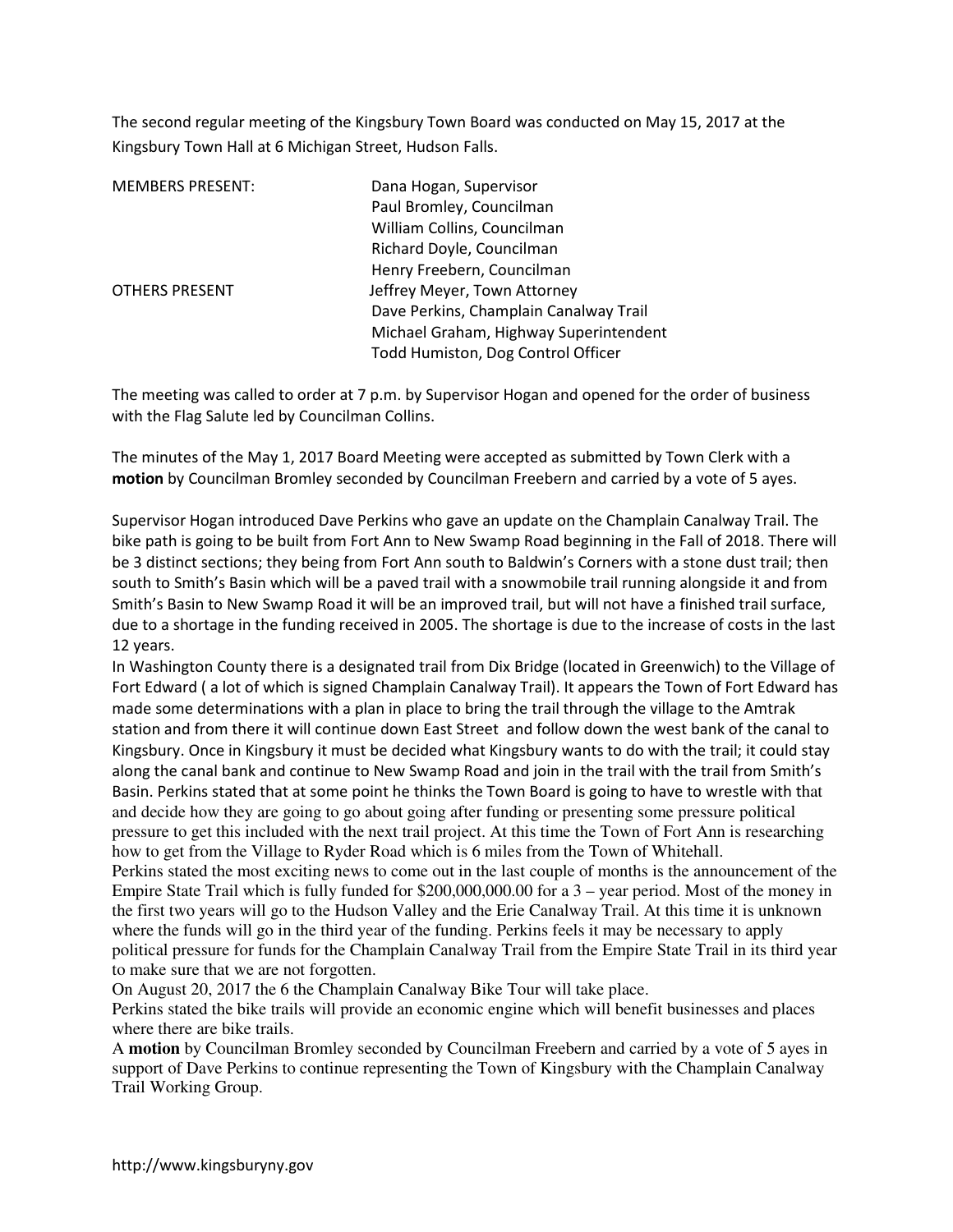The Board discussed hiring someone to perform maintenance work at the Town Hall. Councilman Bromley reported there was some minor work not completed during the renovation that should be completed before hiring a maintenance person. The Board would like Todd Murphy, who conducted the renovation, to complete the work. Town Attorney Meyer recommends the Town advertise for the maintenance position once Todd Murphy has completed the minor work.

A **motion** by Councilman Doyle seconded by Councilman Freebern and carried by a vote of 5 ayes for Recreation Director Debbie Battiste to go out to bid for T-Shirts.

Supervisor Hogan announced tomorrow is the Complete Streets Demonstration from 10 am to 2 pm. The event is sponsored by the Glens Falls Hospital and the Chazen Group. Temporary safety features will be installed on Michigan Street to address some of the safety concerns related to the flow of traffic on busy days.

# LEGAL UPDATE:

Attorney Meyer requested an executive session to discuss current litigation.

Attorney Meyer also reported Mr. Nikas would like to be released in his letter of credit to complete the paving at Quarry Circle. Attorney Meyer advised Mr. Nikas numerous times the position of the Board and invited Mr. Nikas to a Board Meeting to explain his position to the Board. Mr. Nikas was under the mistaken impression that there was not a work percent in the agreement; the agreement states the construction must be 80% complete before the paving is completed Highway Superintendent Michael Graham stated the road is in decent shape and will be fine for a couple more years.

## TOWN CLERK REPORT:

The Town Clerk updated the Board on the speed limit requests for Michigan Street, Division Street, Sunset Street, Vaughn Road and County Line Road. Reed Sholtes of the NYS Traffic & Safety Mobility has received and reviewed the requests. Mr. Sholtes needs to come to Kingsbury to view the streets in question.

The Town Clerk reported the Hudson Falls Free Library has announced a program for infants to 7 years olds with a parent or caregiver every Thursday from 10:30 am – 11:00 am hosting a variety of books, songs and finger plays.

The Town Clerk reported she has received two FOIL Requests from The International Brotherhood of Electrical Workers in regard to contractors who performed electrical work on the renovation on Town Hall. The Town Clerk has responded to the requests.

Town Clerk reported the total cost for her to attend the NYSTCA Conference from April 23 – 26 was \$400.20, with a \$250.00 Scholarship and no travel costs the Town saved approximately \$350.00.

### CODE ENFORCEMENT OFFICER:

Supervisor Hogan reported Ross Cortes has returned to work and is recovering from knee surgery.

### DOG CONTROL REPORT:

Todd Humiston reported 150 vaccinations were given at the Rabies Clinic held on May 6, 2017 at the Highway Garage. There will be another Rabies Clinic at the Washington County Municipal Building on Saturday 20, 2017. Humiston explained Warren, Washington and Saratoga County are high risk areas for rabies and receive a lot of state funding for the rabies clinics.

Humiston attended the Ag & Markets Conference last week which included some Local Laws that the Board may want to look into. One Local Law is in regard to dog redemption and the other is in regard to the boarding & pick-up fees. Humiston has been asked to speak at the Conference next year on public relations. Supervisor Hogan commented that Humiston has been visiting the schools and is scheduled give a presentation to  $2<sup>nd</sup>$  graders.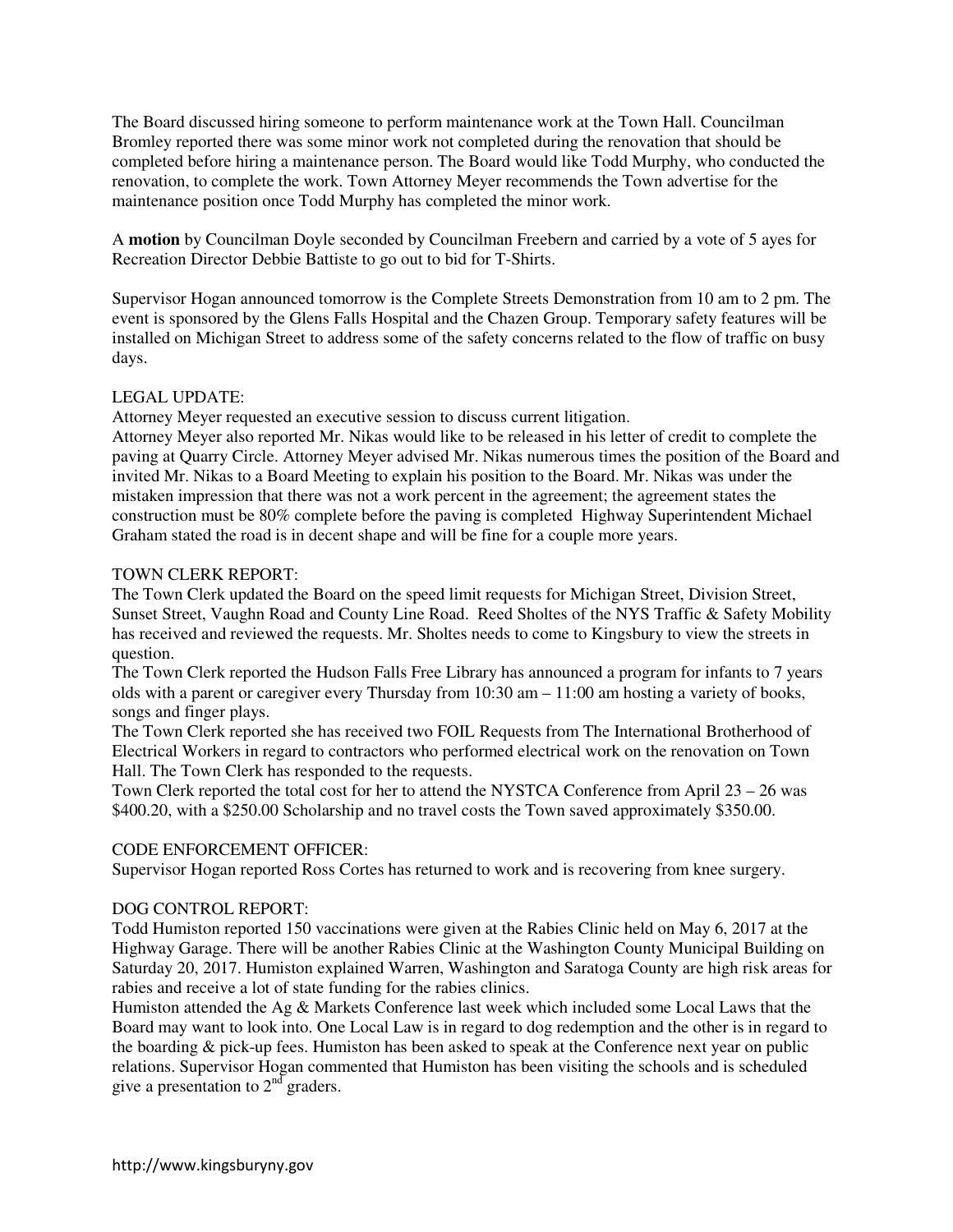#### HIGHWAY SUPERINTENDENT REPORT:

Michael Graham reported the troopers are still making their presence on Kingsbury Road. Michael Graham and Village DPW Mike Fiorillo worked with Kathy Varney of Glens Falls Hospital to set up the Complete Streets demonstration by setting up speed bumps, curbing and signage. The Town borrowed a speed radar sign from the Town of Queensbury for the event. The Town does have a speed radar sign but the batteries are dead; Kathy Varney is going to try secure funds to update the sign by making it solar powered and wireless.

The Highway crew has started the installation of the sprinkler system at Town Hall; Michael Graham would like to thank Dave McKeighan for his assistance in the planning of the installation of the sprinkler system. The cost of the sprinkler system is approximately \$1,400.00.

Graham would like to order a 14 foot stainless box for one of the dump trucks from Onondaga. Attorney Meyer stated there had been problems with Onondaga and would like Graham to hold off until he has a chance to review the information.

A **motion** by Councilman Freebern seconded by Councilman Collins and carried by a vote of 5 ayes giving Highway Superintendent permission to sign a Mowing Agreement with Washington County in the amount of \$5, 44476, which is an increase from last year. Graham stated he had requested an increase; the amount paid to the Town had remained about the same for the last 10 years.

A **motion** by Councilman Freebern seconded by Councilman Collins to accept the reports of certain officers for the month of April as follows:

Code Enforcement: No. Permits 1; Variances 1; Research Fees: 1; Total Fees: \$675.00 Dog Control Officer: Complaints/Calls 53; Seizures 2; Unlicensed Dogs 7; Bites Investigated 3; Mileage 707 with 164 to Fort Edward, and 300 to Fort Ann

Town Clerk: Paid to EnCon \$562.13; Paid to Supervisor \$2,201.50; Paid to Village of Hudson Falls \$60.00; Paid to Ag & Markets for Population Control \$98.00

### PUBLIC COMMENT:

Residents of 76 Dean Road were present to address a problem with water flooding their property. A new house was built next door to them at 84 Dean Road. The house at 84 Dean Road had 18 inches of water in the basement and a company has been hired to come to dig into the basement down to the water table and drain the water out of the basement.. The water draining out of the basement is running into 76 Dean Road and is flooding their property. The residents have a crawl space which is saturated with water. Supervisor Hogan would like their contact information and will have Ross Cortese, Code Enforcement Officer follow up tomorrow.

A **motion** by Councilman Freebern seconded by Councilman Bromely and carried by a vote of 5 ayes to enter into executive session at 7:51 pm.to discuss current litigation.

A **motion** by Councilman Doyle seconded by Councilman Collins and carried by a vote of 5 ayes to exit the executive session at 8:15 pm.

After discussing current litigation in the executive session the following was adopted:

## **TOWN BOARD OF THE TOWN OF KINGSBURY COUNTY OF WASHINGTON, STATE OF NEW YORK**

**Resolution No. 11 of 2017 Adopted May 15, 2017** 

#### **Introduced by Councilman Freebern**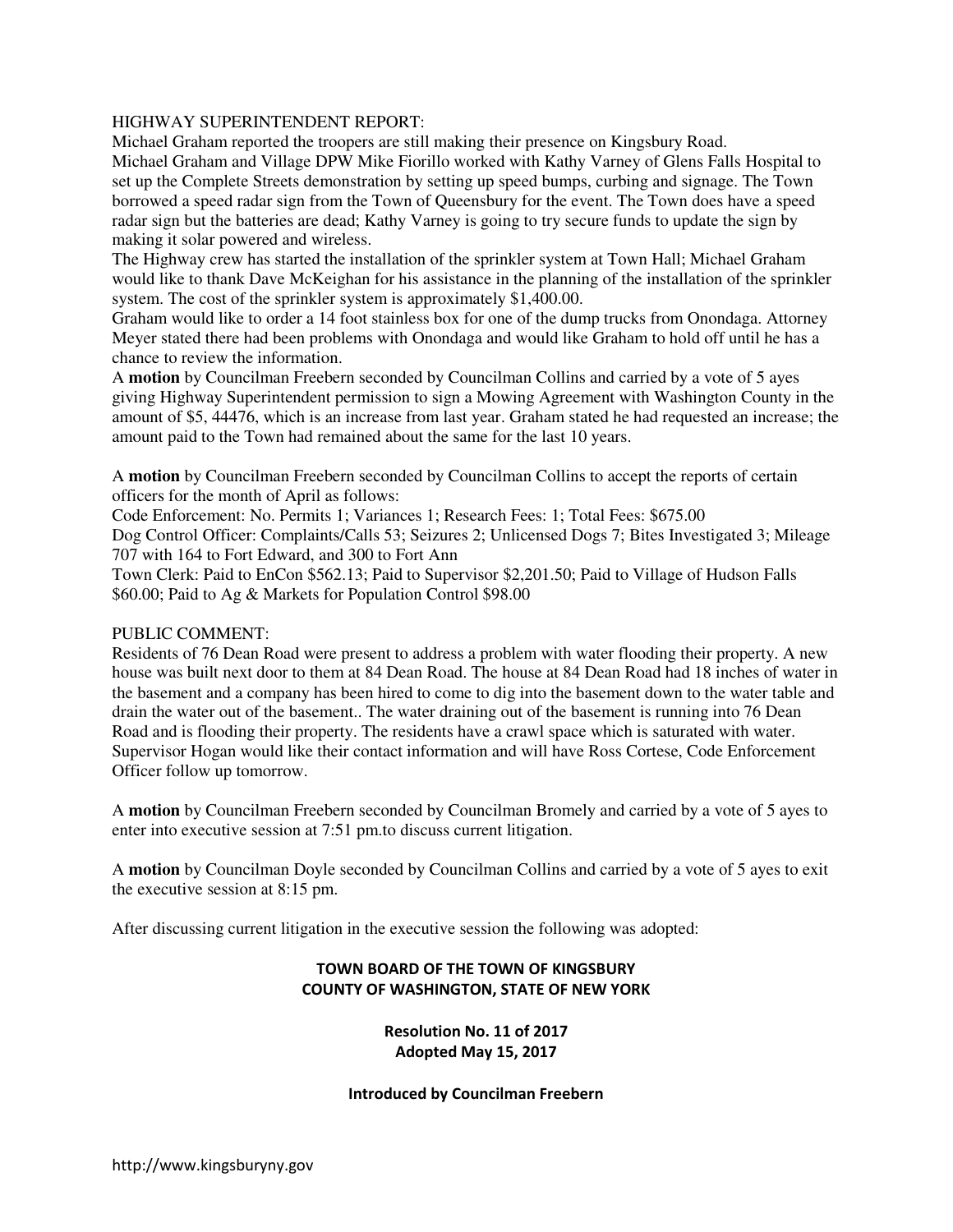**Who moved its adoption.** 

**Seconded by Councilman Bromley** 

# **RESOLUTION APPROVING THE STIPULATION OF SETTLEMENT AND ORDER RELATIVE TO COMMERCIAL NET LEASE #654 V. TOWN OF KINGSBURY, ET. AL. BEARING WASHINGTON COUNTY SUPREME COURT INDEX NOS.: 19187; 20610; 22194; 23538; 25011; 26198**

 WHEREAS, Commercial Net Lease #654, Petitioner, commenced an action against the Town of Kingsbury, under Article 7 of the Real Property Tax Law in the Washington County Supreme Court pertaining to property located at 76-78 Main Street, Town of Kingsbury, Village Of Hudson Falls, Washington County New York, bearing tax map identification number: 154.14- 6-53; and

 WHEREAS, the litigation called into dispute the tax assessments from 2011, 2012, 2013, 2014, 2015, and 2017; based upon the assessed value of Seven Hundred Fifty Thousand Dollars (\$750,000.00); and

 WHEREAS, it is in the interests of all parties to resolve this proceeding at this time and In this manner and thereby avoid potential refunds and significant costs and delay that would Otherwise be incurred with continued, protracted litigation; and

 WHEREAS, it is the desire of the Town of Kingsbury to authorize their legal counsel on This matter, Meyer & Fuller, PLLC to sign and accept the Stipulation of Settlement and Order Relative to the reduction of assessment pertaining to the property located at 76-78 Main Street, Town Of Kingsbury, Village of Hudson falls, Washington County New York, bearing tax map Identification numbers 154.14-6-53, based upon the following: Article 7 challenges for tax years 2011 – 2014 would be withdrawn; tax years 2015 and 2016 would be reduced to \$450,000.00, Together with refunds for overpayment; and pursuant to Real Property Tax Law section 727 the Assessment would be maintained for the years 2017 – 2019.

### **NOW THEREFORE BE IT:**

 **RESOLVED,** the Town Board, upon due deliberation, finds that it is in the best interests Of the residents of the Town of Kingsbury to approve and enter into the terms of settlement as Detailed above subjects to final review and approval of the specific language contained in the Stipulation by counsel; and be it further

 **RESOLVED**, that Meyer & Fuller, PLLC is hereby authorized to execute any and all Documents pertaining to the settlement of the Article 7 petition reducing the assessment on Property bearing tax identification number: 154.14-6-53, in accordance with the terms Included herein.

**BE IF FURTHER RESOLVED**, that this resolution shall take effect immediately.

Adopted this  $15<sup>th</sup>$  day of May, 2017.